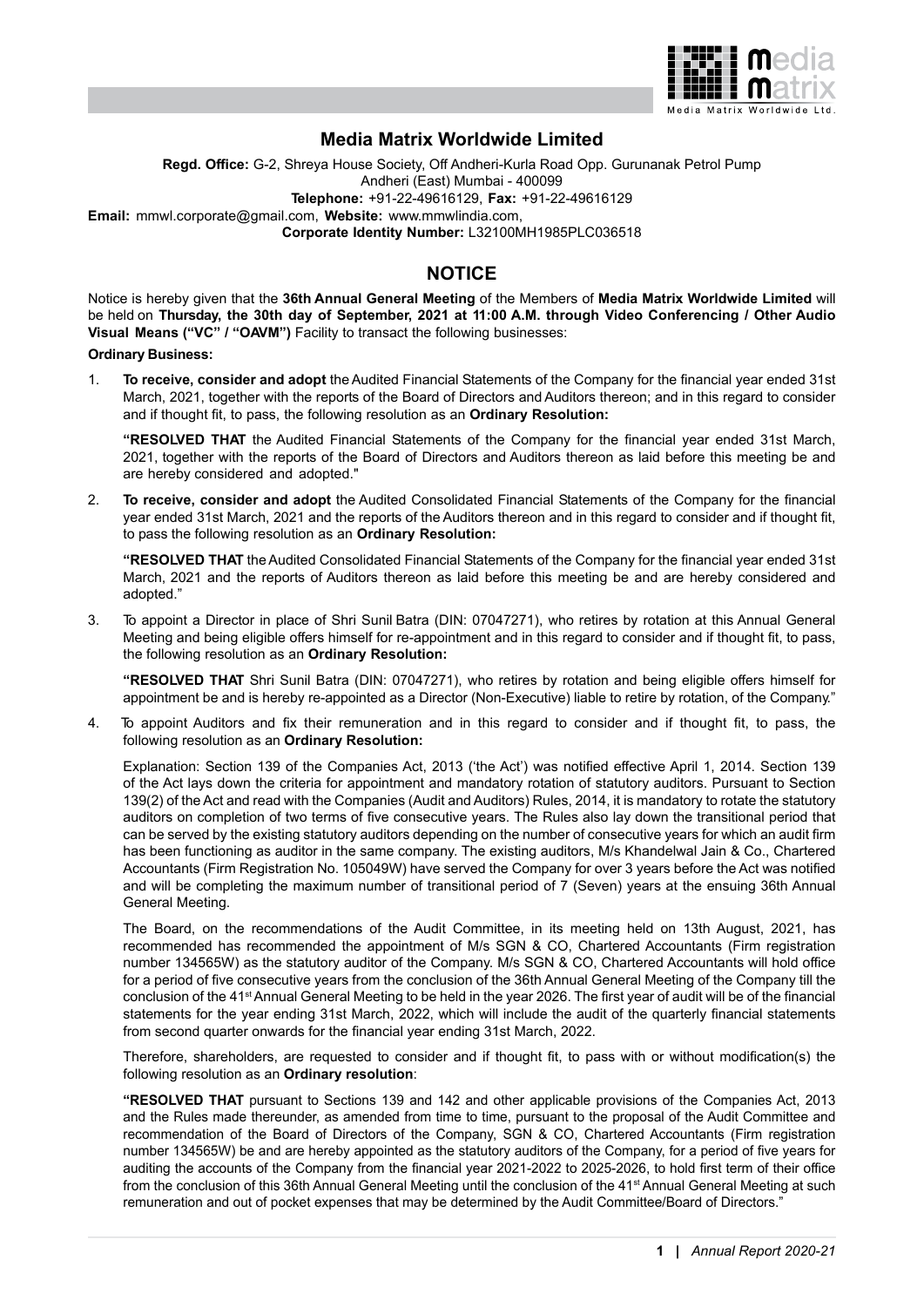

#### **Special Business**

5. To revise remuneration of Shri Sandeep Jairath (DIN 05300460) ,Whole-time Director cum Chief Financial Officer of the Company and in this regard to consider and if thought fit, to pass, the following resolution as an **Ordinary Resolution**:

"**RESOLVED THAT** in partial modification to resolution passed in this regard by the members of the Company at the 35th Annual General Meeting held on 30th September, 2020, pursuant to the provisions of Sections 196, 197 and any other applicable provisions of the Companies Act, 2013 ("Act") read with Schedule V to the Act and rules made thereunder (including any statutory modifications or re-enactment thereof for the time being in force) and subject to such approvals, permission and sanctions, as may be required and such other approvals as may be necessary, the consent of the members be and is hereby accorded for revision in payment of remuneration to Shri Sandeep Jairath, Whole-time Director cum Chief Financial Officer of the Company (DIN 05300460) w.e.f 1st April, 2021 for remaining duration of tenure ending on 24<sup>th</sup> May, 2023, provided that such variation or increase is with in specified limit as prescribed under the relevant provisions of Section 196, 197 and Schedule V to the Companies Act, 2013, as mentioned hereinafter.

**RESOLVED FURTHER THAT** the remuneration payable to Shri Sandeep Jairath, Whole-time Director cum Chief Financial Officer of the Company shall be as under:

| Sr. No. | <b>Remuneration</b>                                                                                                          |
|---------|------------------------------------------------------------------------------------------------------------------------------|
|         | $\sqrt{3}$ Rs.48,00,000/- per annum w.e.f. 1 <sup>st</sup> April, 2021 inclusive of Salary, Perguisites, allowance and other |
|         | l benefits.                                                                                                                  |
|         | Rs.54,00,000/- per annum w.e.f. 1 <sup>st</sup> April, 2022 till his remaining duration of tenure inclusive of Salary,       |
|         | Perquisites, allowance and other benefits.                                                                                   |

**RESOLVED FURTHER THAT** where in any financial year during the currency of the tenure of Mr. Sandeep Jairath, Whole Time Director cum Chief Financial Officer, the Company has no profits or its profits are inadequate, the Company may pay the remuneration as set out in the Statement annexed to this Notice as the minimum remuneration subject to the provision of Section 196, 197, and subject to the conditions and limits specified in Schedule V and all other applicable provisions of the Companies Act, 2013.

**RESOLVED FURTHER THAT** except for the aforesaid revision in remuneration, all other terms and conditions of his re-appointment as Whole-time Director cum Chief Financial Officer of the Company as approved by the resolution passed at the 35<sup>th</sup> Annual General Meeting of the Company held on 30<sup>th</sup> September, 2020 shall remain unchanged."

Off Andheri-Kurla Road Opp. Gurunanak Petrol Pump Andheri (East) Mumbai - 400099

Place: Gurugram **(Gurvinder Singh Monga)** 

**Registered Office: By order of the Board** G-2, Shreya House Society, For **Media Matrix Worldwide Limited**

Date: 13<sup>th</sup> August, 2021 Company Secretary Membership No. ACS 25201

#### **NOTES:**

1. In view of the continuing COVID-19 pandemic, the Ministry of Corporate Affairs ('MCA') has vide its General Circular No. 20/ 2020 dated May 5, 2020 and Circular No. 02/2021 dated 13<sup>th</sup> January, 2021 in relation to 'Clarification on holding of annual general meeting ('AGM') through video conferencing ('VC') or other audio visual means ('OAVM') read with General Circular No. 14/2020 dated April 8, 2020 and General Circular No. 17/2020 dated April 13, 2020 in relation to 'Clarification on passing of ordinary and special resolutions by companies under the Companies Act, 2013 and the rules made thereunder on account of the threat posed by Covid-19' and Circular No.02/21 dated 13<sup>th</sup> January, 2021 in relation to clarification on holding of Annual General Meeting (AGM) through video conferencing ('VC') or other audito visual means ('OAVM')(collectively referred to as 'MCA Circulars') and the Securities and Exchange Board of India ('SEBI') vide its circular No. SEBI/HO/CFD/ CMD1/CIR/P/2020/79 dated May 12, 2020 in relation to 'Additional relaxation in relation to compliance with certain provisions of SEBI (Listing Obligations and Disclosure Requirements) Regulations 2015 and Circular No. SEBI/HO/CFD/CMD2/CIR/P/2021/11 dated January 15, 2021 in relation to Relaxation from the compliance with certain provisions of SEBI (Listing Obligations and Disclosure Requirements) Regulations, due to Covid-19 pandemic' (Collectively referred to as the '**SEBI Circulars**') permitted the holding of the Annual General Meeting ('AGM'/'the Meeting') through VC/OAVM, without the physical presence of the members at a common venue. In compliance with the provisions of the Companies Act, 2013 (the 'Act'), the SEBI (Listing Obligations and Disclosure Requirements) Regulations, 2015 ('SEBI Listing Regulations') and SEBI Circulars, MCA Circulars, the 36th AGM of the Company is being held through VC/OAVM on Thursday, September 30, 2021 at 11:00 a.m. (IST). The deemed venue for the AGM will be the place from where the Chairman of the Meeting conducts the AGM.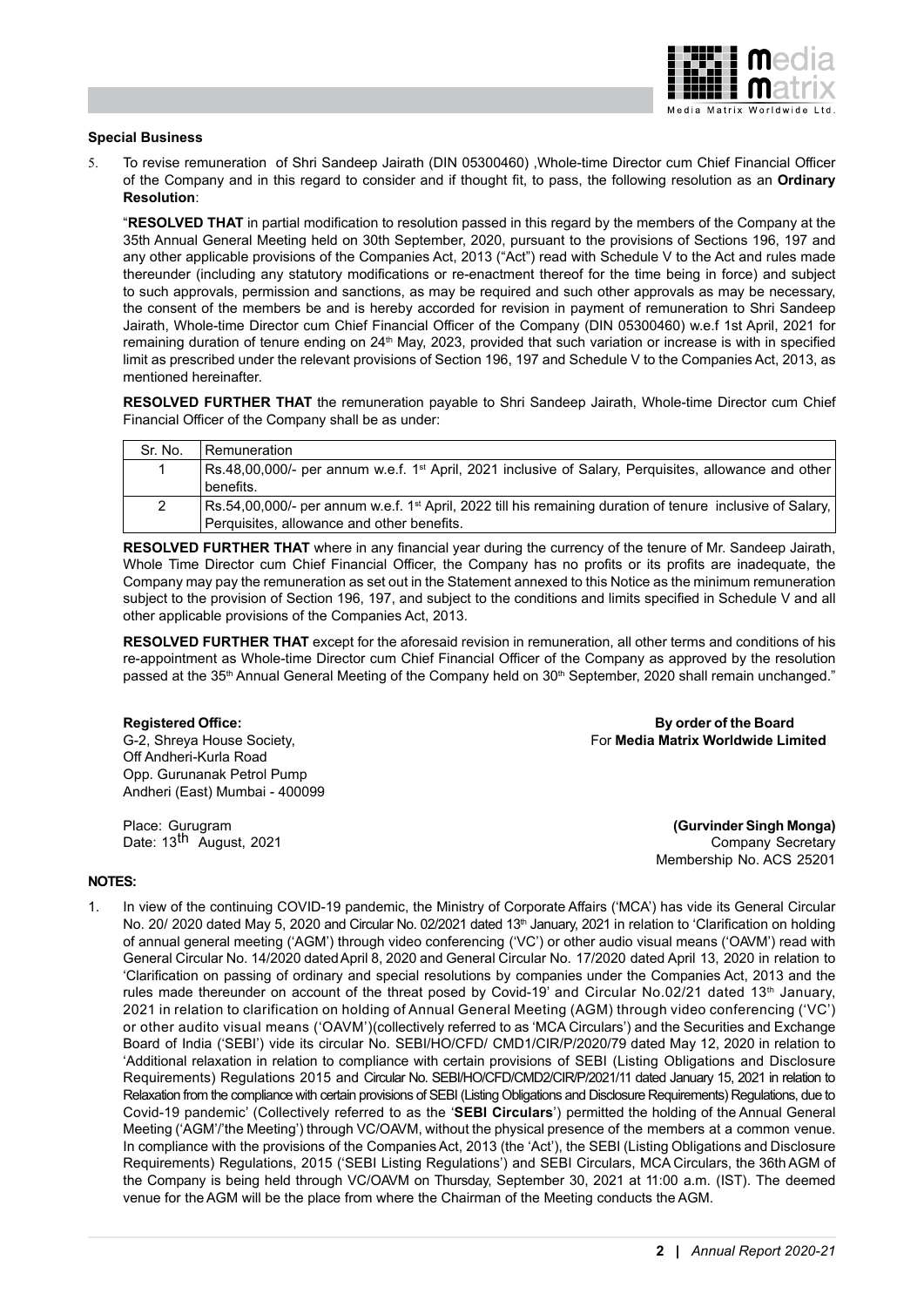

- 2. Pursuant to the provisions of Section 108 of the Companies Act, 2013 read with Rule 20 of the Companies (Management and Administration) Rules, 2014 (as amended) and the circulars issued by the Ministry of Corporate Affairs dated April, 08, 2021, April 13, 2020 and May 05, 2020, the Company is providing facility of remote e-voting to its Members in respect of the business to be transacted at the AGM. For this purpose, the Company has engaged the services of National Securities Depository Limited (NSDL) for facilitating voting through electronic means, as the authorized agency. The facility of casting votes by a member using remote e-voting system as well as e-voting on the date of the AGM will be provided by NSDL.
- 3. As per the provisions of Clause 3.A.II of the General Circular No.20/2020 dated May 5, 2020, issued by the MCA, the matter of Special Business as appearing at item no. 5 of the accompanying Notice is considered to be unavoidable by the Board and hence, forms part of this Notice.
- 4. The Statement pursuant to Section 102 of the Act in respect of the business under item nos. 5 set out above and the relevant details of the Directors seeking reappointment/appointment at this AGM in respect of business under item no. 3 and 5 required under Regulations 26(4) and 36(3) of the SEBI Listing Regulations and Secretarial Standard on General Meetings issued by The Institute of Company Secretaries of India ('Secretarial Standard') are annexed hereto.
- 5. **PURSUANT TO THE PROVISIONS OF THE ACT, A MEMBER ENTITLED TO ATTEND AND VOTE AT THE AGM IS ENTITLED TO APPOINT A PROXY TO ATTEND AND VOTE ON HIS/HER BEHALF AND THE PROXY NEED NOT BE A MEMBER OF THE COMPANY. SINCE THIS AGM IS BEING HELD PURSUANT TO THE MCACIRCULARS THROUGH VC/OAVM, THE REQUIREMENT OF PHYSICAL ATTENDANCE OF MEMBERS HAS BEEN DISPENSED WITH. ACCORDINGLY, IN TERMS OF THE MCA CIRCULARS AND THE SEBI CIRCULAR, THE FACILITY FOR APPOINTMENT OF PROXIES BY THE MEMBERS WILL NOT BE AVAILABLE FOR THIS AGM AND HENCE THE PROXY FORM, ATTENDANCE SLIP AND ROUTE MAP OF AGM ARE NOT ANNEXED TO THIS NOTICE.**
- 6. Institutional Investors, who are members of the Company, are encouraged to attend and vote at the 36th AGM through VC/ OAVM facility. Corporate members intending to appoint their authorized representatives pursuant to Sections 112 and 113 of the Act, as the case maybe, to attend the AGM through VC/ OAVM or to vote through remote e-voting are requested to send a certified copy of the Board Resolution to the Scrutinizer by e-mail at scrutinizer@ mmwlindia.com with a copy marked to evoting@nsdl.co.in
- 7. Only registered members of the Company may attend and vote at the AGM through VC/OAVM facility. In case of joint holders, the member whose name appears as the first holder in the order of names as per the Register of Members of the Company will be entitled to vote at the AGM.
- 8. Members attending the AGM through VC/OAVM shall be counted for the purpose of reckoning the quorum under Section 103 of the Act.
- 9. The members can join the AGM in the VC/OAVM mode at least 15 minutes before and 15 minutes after the scheduled time of the commencement of the Meeting by following the procedure mentioned in the Notice. Members will be able to view the proceedings on e-voting website of National Securities Depository Limited ('NSDL') at www.evoting. nsdl.com. The facility of participation at the AGM through VC/OAVM will be made available to at least 1,000 members on a first come first served basis as per the MCA Circulars. This will not include large Shareholders (Shareholders holding 2% or more shareholding), Promoters, Institutional Investors, Directors, Key Managerial Personnel, the Chairpersons of the Audit Committee, Nomination and Remuneration Committee and Stakeholders' Relationship Committee, Auditors etc. who are allowed to attend the AGM without restriction on account of first come first served basis.
- 10. In line with the General Circular No. 20/2020 dated May 5, 2020 issued by the MCA and the SEBI Circular, Notice of the AGM along with the Annual Report 2020-21 is being sent only through electronic mode to those members whose email addresses are registered with the Company/Depositories. The Notice of AGM and Annual Report 2020-21 are available on the Company's website viz. www.mmwlindia.com may also be accessed from the relevant section of the websites of the Stock Exchange i.e. the BSE Limited i.e. www.bseindia.com. The AGM Notice is also available on the website of NSDL at www.evoting.nsdl.com
- 11. Electronic copies of all the documents referred to in the accompanying Notice of the AGM and the Statement shall be made available for inspection. During the 36th AGM, members may access the scanned copy of Register of Directors and Key Managerial Personnel and their shareholding maintained under Section 170 of the Act; the Register of Contracts and Arrangements in which Directors are interested maintained under Section 189 of the Act. Members desiring inspection of statutory registers and other relevant documents may send their request in writing to the Company at mmwl.corporate@gmail.com
- 12. M/s MZ & Associates, Company Secretaries has been appointed as the Scrutinizer to scrutinize the remote e-Voting and e-Voting during AGM in a fair and transparent manner.
- 13. Pursuant to Section 91 of the Companies Act, 2013, the Register of Members and share transfer books of the Company will remain closed from 24th, September, 2021 to 30th September, 2021 (both days inclusive) for the purpose of Annual General Meeting (AGM).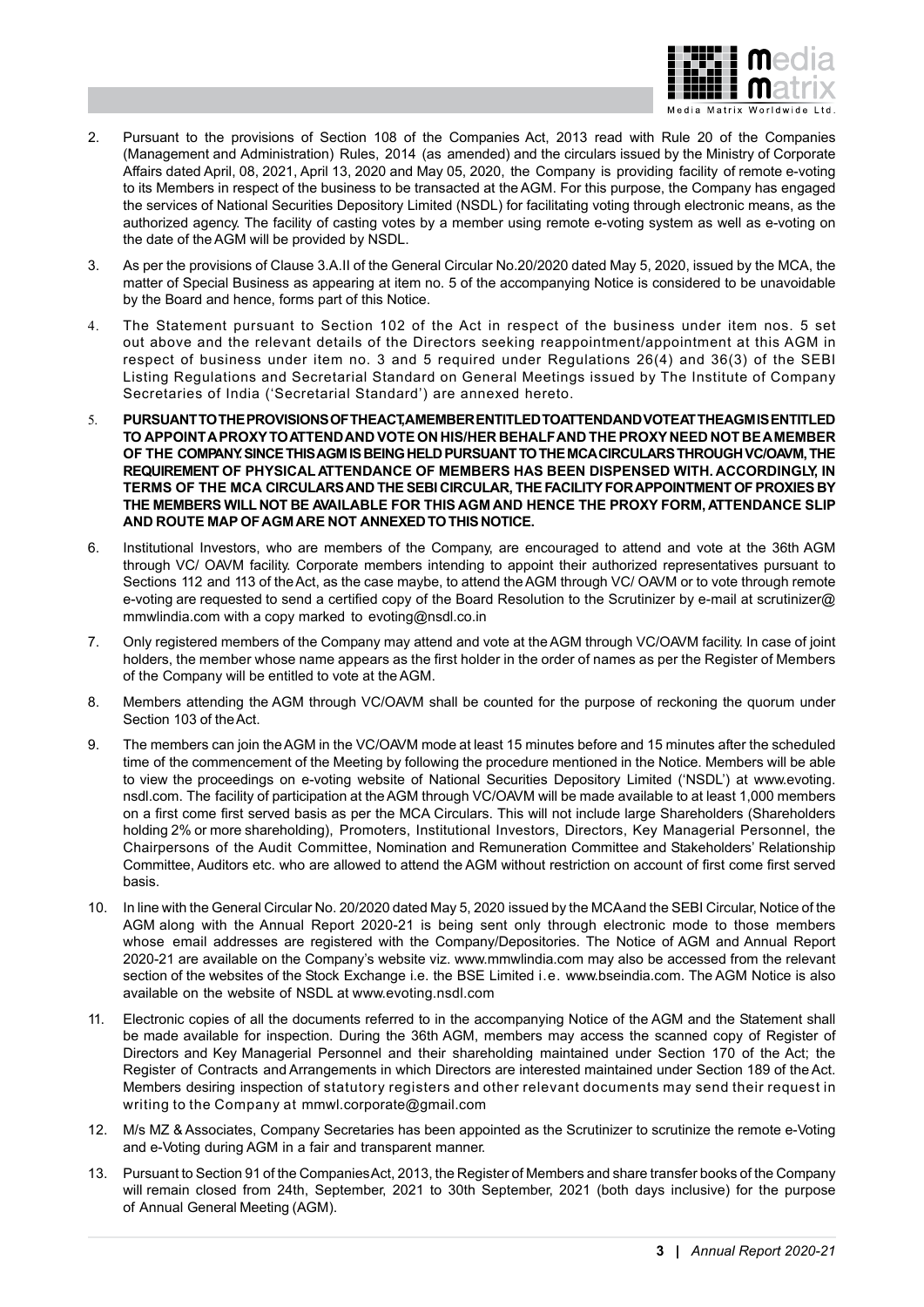

- 14. A person, whose name is recorded in the Register of Members or in the Register of Beneficial Owners maintained by the depositories as on the cut-off date on 23<sup>rd</sup> day of September, 2021 only shall be entitled to avail the facility of remote e- Voting and any person, who acquires shares of the Company and become member of the Company after dispatch of the notice and holding shares as of the cut-off date i.e. 23<sup>rd</sup> day, September, 2021, may obtain the login ID and password by sending a request at evoting@nsdl.co.in or the Company at mmwl.corporate@gmail. com and/or RTA at rnt.helpdesk@linkintime.co.in.
- 15. Members desiring any information with regard to Annual Accounts/Report are requested to submit their queries addressed to the Company Secretary's email : mmwl.corporate@gmail.com at least ten days in advance of the Meeting so that the information called for can be made available at the Meeting.
- 16. Members may use the facility of nomination. A Nomination Form will be supplied to them on request.
- 17. Members holding shares in dematerialised mode are requested to intimate all changes pertaining to their bank details/ NECS/ mandates, nominations, power of attorney, change of address/ name, Permanent Account Number ('PAN') details, etc. to their Depository Participant only and not to the Company's RTA. Changes intimated to the Depository Participant will then be automatically reflected in the Company's records which will help the Company and its RTA provide efficient and better service to the members.

In case of members holding shares in physical form, such information is required to be provided to the Company's RTA in physical mode, after restoring normalcy or in electronic mode at rnt.helpdesk@linkintime.co.in, as per instructions mentioned in the form.

- **18. SEBI HAS MANDATED SUBMISSION OF PAN BY EVERY PARTICIPANT IN THE SECURITIES MARKET. MEMBERS HOLDING SHARES IN ELECTRONIC FORM ARE, THEREFORE, REQUESTED TO SUBMIT THEIR PAN DETAILS TO THEIR DEPOSITORY PARTICIPANTS. MEMBERS HOLDING SHARES IN PHYSICAL FORM ARE REQUESTED TO SUBMIT THEIR PAN DETAILS TO THE COMPANY 'S RTA.**
- 19. As per Regulation 40 of the SEBI Listing Regulations, as amended, transfer of securities would be carried out in dematerialised form only with effect from April 1, 2019, except in case of transmission or transposition of securities. However, members can continue to hold shares in physical form. In view of the same and to eliminate all risks associated with physical shares and for ease of portfolio management, members holding shares in physical form are requested to consider converting their holdings to dematerialized form. Members can contact the Company's RTA for assistance in this regard.
- 20. To support the 'Green Initiative', members who have not yet registered their email addresses are requested to register the same with their DPs in case the shares are held by them in electronic form and with the Company's RTA in case the shares are held by them in physical form. All such members are requested to kindly get their e-mail addresses updated immediately which will not only save your Company's money incurred on the postage but also contribute a lot to save the environment of this Planet.
- 21. The Company has made special arrangement with the RTA and NSDL for registration of e-mail addresses in terms of the MCA Circulars for members who wish to receive the Annual Report along with the AGM Notice electronically and to cast the vote electronically. Eligible members whose e-mail addresses are not registered with the Company / DPs are required to provide the same to RTA, pursuant to which any member may receive the Notice of the AGM alongwith the Annual Report 2020-21 and the proceedure for remote e-voting alongwith the login ID and Password for remote e-voting.

## 22. **THE INSTRUCTIONS FOR MEMBERS FOR REMOTE E-VOTING AND JOINING ANNUAL GENERAL MEETING ARE AS UNDER:-**

**The remote e-voting period begins on 27th, September, 2021 at 09:00 A.M. and ends on 29th, September, 2021 at 05:00 P.M. The remote e-voting module shall be disabled by NSDL for voting thereafter. The Members, whose names appear in the Register of Members / Beneficial Owners as on the record date (cut-off date) i.e. 23rd September, 2021 may cast their vote electronically. The voting right of shareholders shall be in proportion to their share in the paid-up equity share capital of the Company as on the cut-off date, being 23rd September, 2021.**

## **How do I vote electronically using NSDL e-Voting system?**

*The way to vote electronically on NSDL e-Voting system consists of "Two Steps" which are mentioned below:*

## **Step 1: Access to NSDL e-Voting system**

A) Login method for e-Voting and joining virtual meeting for Individual shareholders holding securities in demat mode In terms of SEBI circular dated December 9, 2020 on e-Voting facility provided by Listed Companies, Individual shareholders holding securities in demat mode are allowed to vote through their demat account maintained with Depositories and Depository Participants. Shareholders are advised to update their mobile number and email Id in their demat accounts in order to access e-Voting facility.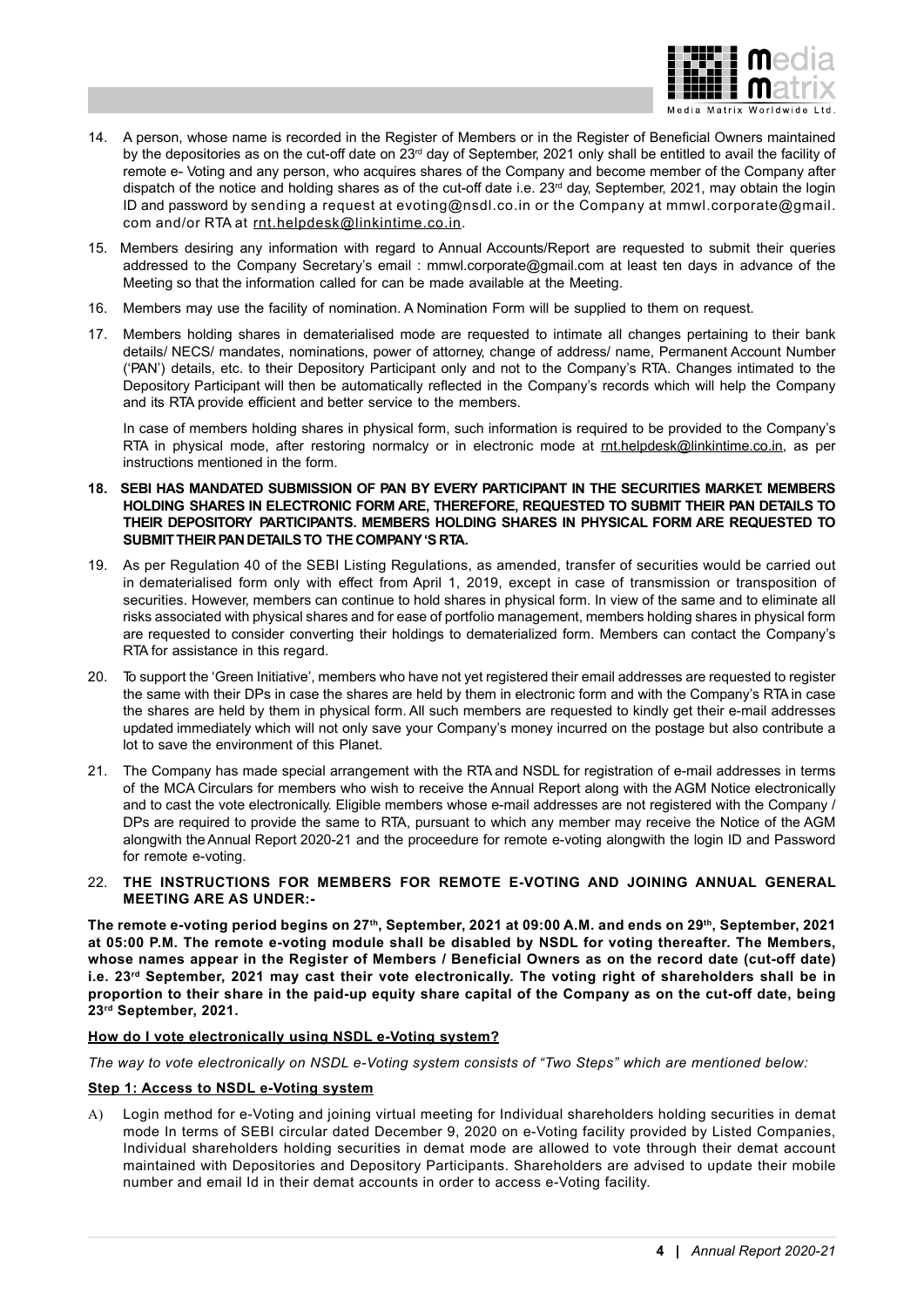

**Type of shareholders Login Method** Individual Shareholders 1. Existing **IDeAS** user can visit the e-Services website of NSDL Viz. https:// holding securities in eservices.nsdl.com either on a Personal Computer or on a mobile. On the demat mode with NSDL. e-Services home page click on the "**Beneficial Owner"** icon under **"Login"** which is available under **'IDeAS'** section , this will prompt you to enter your existing User ID and Password. After successful authentication, you will be able to see e-Voting services under Value added services. Click on **"Access to e-Voting"** under e-Voting services and you will be able to see e-Voting page. Click on company name or **e-Voting service provider i.e. NSDL** and you will be re-directed to e-Voting website of NSDL for casting your vote during the remote e-Voting period or joining virtual meeting & voting during the meeting. 2. If you are not registered for IDeAS e-Services, option to register is available at https://eservices.nsdl.com. Select **"Register Online for IDeAS Portal"** or click at https://eservices.nsdl.com/SecureWeb/IdeasDirectReg.jsp 3. Visit the e-Voting website of NSDL. Open web browser by typing the following URL: https://www.evoting.nsdl.com/ either on a Personal Computer or on a mobile. Once the home page of e-Voting system is launched, click on the icon "Login" which is available under 'Shareholder/Member' section. A new screen will open. You will have to enter your User ID (i.e. your sixteen digit demat account number hold with NSDL), Password/OTP and a Verification Code as shown on the screen. After successful authentication, you will be redirected to NSDL Depository site wherein you can see e-Voting page. Click on company name or **e-Voting service provider i.e. NSDL** and you will be redirected to e-Voting website of NSDL for casting your vote during the remote e-Voting period or joining virtual meeting & voting during the meeting. 4. Shareholders/Members can also download NSDL Mobile App "**NSDL Speede**" facility by scanning the QR code mentioned below for seamless voting experience. **NSDL Mobile App is available on** App Store Google Play Individual Shareholders 1. Existing users who have opted for Easi / Easiest, they can login through holding securities in their user id and password. Option will be made available to reach e-Voting demat mode with CDSL page without any further authentication. The URL for users to login to Easi / Easiest are https://web.cdslindia.com/myeasi/home/login or www.cdslindia. com and click on New System Myeasi. 2. After successful login of Easi/Easiest the user will be also able to see the E Voting Menu. The Menu will have links of **e-Voting service provider i.e. NSDL.** Click on **NSDL** to cast your vote. 3. If the user is not registered for Easi/Easiest, option to register is available at https://web.cdslindia.com/myeasi/Registration/EasiRegistration 4. Alternatively, the user can directly access e-Voting page by providing demat Account Number and PAN No. from a link in www.cdslindia.com home page. The system will authenticate the user by sending OTP on registered Mobile & Email as recorded in the demat Account. After successful authentication, user will be provided links for the respective ESP i.e. **NSDL** where the e-Voting is in progress.

Login method for Individual shareholders holding securities in demat mode is given below: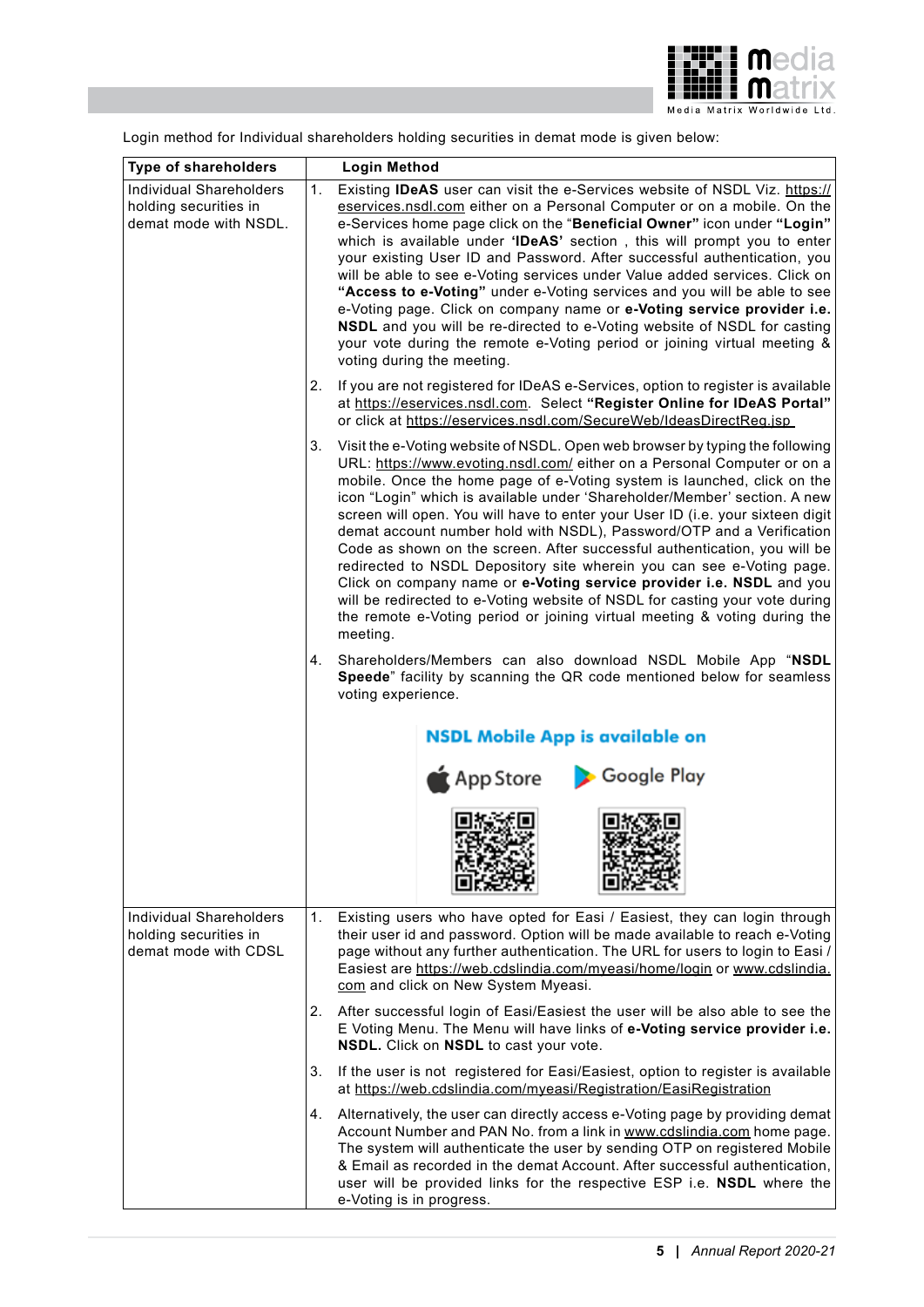

|  |  | Media Matrix Worldwide Ltd. |  |
|--|--|-----------------------------|--|
|--|--|-----------------------------|--|

| You can also login using the login credentials of your demat account through  |
|-------------------------------------------------------------------------------|
| your Depository Participant registered with NSDL/CDSL for e-Voting facility.  |
| upon logging in, you will be able to see e-Voting option. Click on e-Voting   |
| option, you will be redirected to NSDL/CDSL Depository site after successful  |
| authentication, wherein you can see e-Voting feature. Click on company name   |
| or e-Voting service provider i.e. NSDL and you will be redirected to e-Voting |
| website of NSDL for casting your vote during the remote e-Voting period or    |
| joining virtual meeting & voting during the meeting.                          |
|                                                                               |

**Important note:** Members who are unable to retrieve User ID/ Password are advised to use Forget User ID and Forget Password option available at abovementioned website.

#### **Helpdesk for Individual Shareholders holding securities in demat mode for any technical issues related to login through Depository i.e. NSDL and CDSL.**

| Login type                                                            | <b>Helpdesk details</b>                                                                                                                                                           |
|-----------------------------------------------------------------------|-----------------------------------------------------------------------------------------------------------------------------------------------------------------------------------|
| Individual Shareholders holding<br>securities in demat mode with NSDL | Members facing any technical issue in login can contact NSDL<br>helpdesk by sending a request at evoting@nsdl.co.in or call at<br>toll free no.: 1800 1020 990 and 1800 22 44 30  |
| Individual Shareholders holding<br>securities in demat mode with CDSL | Members facing any technical issue in login can contact CDSL<br>helpdesk by sending a request at helpdesk.evoting@cdslindia.com or<br>contact at 022- 23058738 or 022-23058542-43 |

## **B) Login Method for e-Voting and joining virtual meeting for shareholders other than Individual shareholders holding securities in demat mode and shareholders holding securities in physical mode.**

### **How to Log-in to NSDL e-Voting website?**

- 1. Visit the e-Voting website of NSDL. Open web browser by typing the following URL: https://www.evoting. nsdl.com/ either on a Personal Computer or on a mobile.
- 2. Once the home page of e-Voting system is launched, click on the icon "Login" which is available under 'Shareholder/Member' section.
- 3. A new screen will open. You will have to enter your User ID, your Password/OTP and a Verification Code as shown on the screen.

*Alternatively, if you are registered for NSDL eservices i.e. IDEAS, you can log-in at https://eservices.nsdl. com/ with your existing IDEAS login. Once you log-in to NSDL eservices after using your log-in credentials, click on e-Voting and you can proceed to Step 2 i.e. Cast your vote electronically.*

4. Your User ID details are given below :

| Manner of holding shares i.e. Demat (NSDL Your User ID is:<br>or CDSL) or Physical |                                                                                    |                                                                                                                                                                                                        |
|------------------------------------------------------------------------------------|------------------------------------------------------------------------------------|--------------------------------------------------------------------------------------------------------------------------------------------------------------------------------------------------------|
| a)                                                                                 | account with NSDL.                                                                 | For Members who hold shares in demat 8 Character DP ID followed by 8 Digit Client ID<br>For example if your DP ID is IN300*** and Client ID is<br>12****** then your user ID is IN300***12******.      |
| b)                                                                                 | For Members who hold shares in demat 16 Digit Beneficiary ID<br>account with CDSL. | For example if your Beneficiary ID is 12************** then<br>your user ID is 12***************                                                                                                       |
| c)                                                                                 | Form.                                                                              | For Members holding shares in Physical EVEN Number followed by Folio Number registered with<br>the company<br>For example if folio number is 001*** and EVEN is 101456<br>then user ID is 101456001*** |

- 5. Password details for shareholders other than Individual shareholders are given below:
	- a. If you are already registered for e-Voting, then you can use your existing password to login and cast your vote.
	- b. If you are using NSDL e-Voting system for the first time, you will need to retrieve the 'initial password' which was communicated to you. Once you retrieve your 'initial password', you need to enter the 'initial password' and the system will force you to change your password.
	- c. How to retrieve your 'initial password'?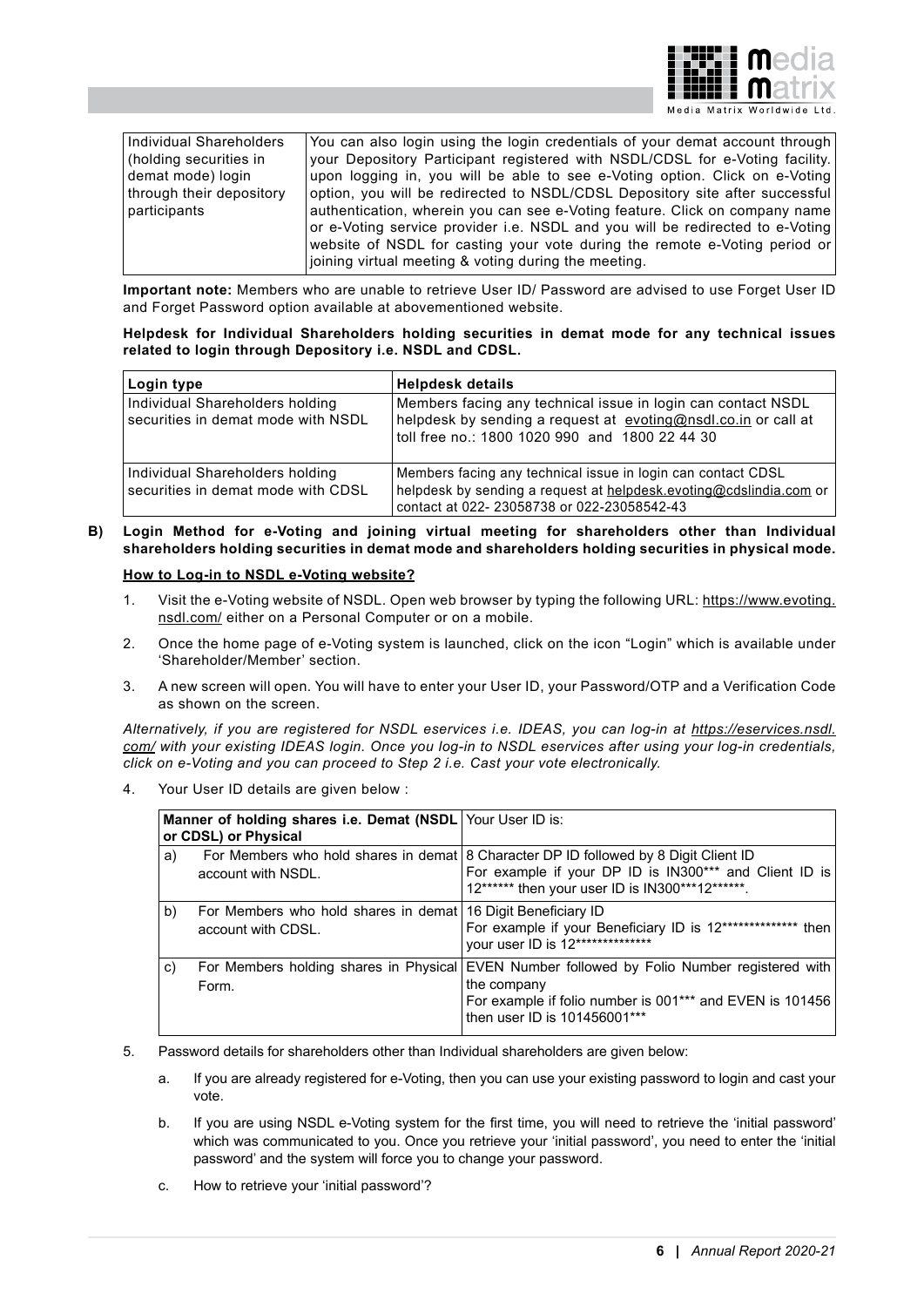

- i. If your email ID is registered in your demat account or with the company, your 'initial password' is communicated to you on your email ID. Trace the email sent to you from NSDL from your mailbox. Open the email and open the attachment i.e. a .pdf file. Open the .pdf file. The password to open the .pdf file is your 8 digit client ID for NSDL account, last 8 digits of client ID for CDSL account or folio number for shares held in physical form. The .pdf file contains your 'User ID' and your 'initial password'.
- ii. If your email ID is not registered, please follow steps mentioned below in **process for those shareholders whose email ids are not registered.**
- 6. If you are unable to retrieve or have not received the " Initial password" or have forgotten your password:
	- a. Click on "**Forgot User Details/Password**?"(If you are holding shares in your demat account with NSDL or CDSL) option available on www.evoting.nsdl.com.
	- b. **Physical User Reset Password**?" (If you are holding shares in physical mode) option available on www. evoting.nsdl.com.
	- c. If you are still unable to get the password by aforesaid two options, you can send a request at evoting@ nsdl.co.in mentioning your demat account number/folio number, your PAN, your name and your registered address etc.
	- d. Members can also use the OTP (One Time Password) based login for casting the votes on the e-Voting system of NSDL.
- 7. After entering your password, tick on Agree to "Terms and Conditions" by selecting on the check box.
- 8. Now, you will have to click on "Login" button.
- 9. After you click on the "Login" button, Home page of e-Voting will open.

## **Step 2: Cast your vote electronically and join Annual General Meeting on NSDL e-Voting system.**

### **How to cast your vote electronically and join Annual General Meeting on NSDL e-Voting system?**

- 1. After successful login at Step 1, you will be able to see all the companies "EVEN" in which you are holding shares and whose voting cycle and General Meeting is in active status.
- 2. Select "EVEN" of company for which you wish to cast your vote during the remote e-Voting period and casting your vote during the General Meeting. For joining virtual meeting, you need to click on "VC/OAVM" link placed under "Join General Meeting".
- $3.$  Now you are ready for e-Voting as the Voting page opens.
- 4. Cast your vote by selecting appropriate options i.e. assent or dissent, verify/modify the number of shares for which you wish to cast your vote and click on "Submit" and also "Confirm" when prompted.
- 5. Upon confirmation, the message "Vote cast successfully" will be displayed.
- 6. You can also take the printout of the votes cast by you by clicking on the print option on the confirmation page.
- 7. Once you confirm your vote on the resolution, you will not be allowed to modify your vote.

## **General Guidelines for shareholders**

- 1. Institutional shareholders (i.e. other than individuals, HUF, NRI etc.) are required to send scanned copy (PDF/JPG Format) of the relevant Board Resolution/ Authority letter etc. with attested specimen signature of the duly authorized signatory(ies) who are authorized to vote, to the Scrutinizer by e-mail to scrutinizer@mmwlindia.com with a copy marked to evoting@nsdl.co.in.
- 2. It is strongly recommended not to share your password with any other person and take utmost care to keep your password confidential. Login to the e-voting website will be disabled upon five unsuccessful attempts to key in the correct password. In such an event, you will need to go through the "Forgot User Details/Password?" or "Physical User Reset Password?" option available on www.evoting.nsdl.com to reset the password.
- 3. In case of any queries, you may refer the Frequently Asked Questions (FAQs) for Shareholders and e-voting user manual for Shareholders available at the download section of www.evoting.nsdl.com or call on toll free no.: 1800 1020 990 and 1800 22 44 30 or send a request to Ms. Pallavi Mahtre at evoting@nsdl.co.in

### **Process for those shareholders whose email ids are not registered with the depositories for procuring user id and password and registration of e mail ids for e-voting for the resolutions set out in this notice**: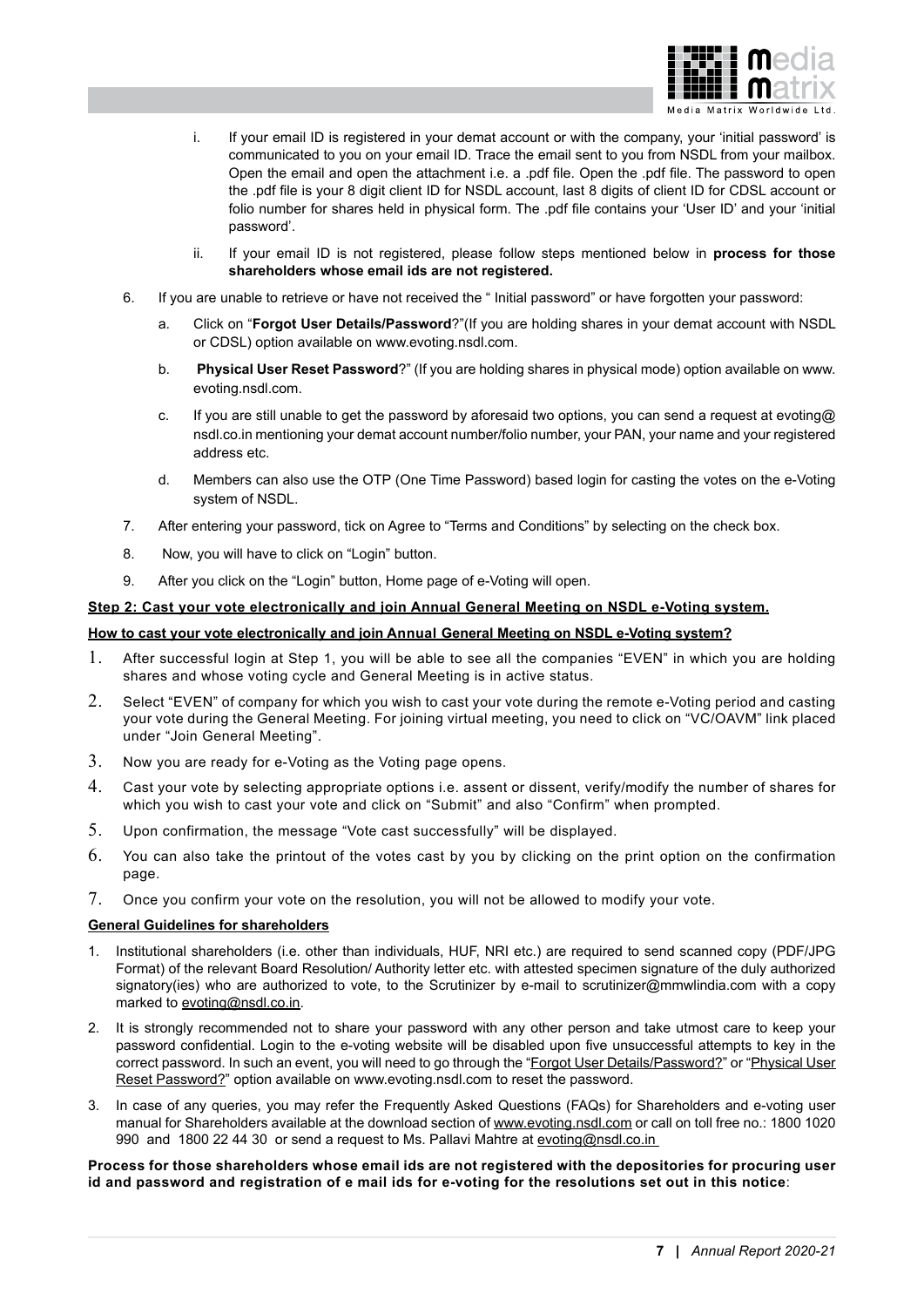

- 1. In case shares are held in physical mode please provide Folio No., Name of shareholder, scanned copy of the share certificate (front and back), PAN (self attested scanned copy of PAN card), AADHAR (self attested scanned copy of Aadhar Card) by email to (Company email id).
- 2. In case shares are held in demat mode, please provide DPID-CLID (16 digit DPID + CLID or 16 digit beneficiary ID), Name, client master or copy of Consolidated Account statement, PAN (self attested scanned copy of PAN card), AADHAR (self attested scanned copy of Aadhar Card) to (Company email id). If you are an Individual shareholders holding securities in demat mode, you are requested to refer to the login method explained at **step 1 (A**) i.e. **Login method for e-Voting and joining virtual meeting for Individual shareholders holding securities in demat mode**.
- 3. Alternatively shareholder/members may send a request to evoting@nsdl.co.in for procuring user id and password for e-voting by providing above mentioned documents.
- 4. In terms of SEBI circular dated December 9, 2020 on e-Voting facility provided by Listed Companies, Individual shareholders holding securities in demat mode are allowed to vote through their demat account maintained with Depositories and Depository Participants. Shareholders are required to update their mobile number and email ID correctly in their demat account in order to access e-Voting facility.

## **THE INSTRUCTIONS FOR MEMBERS FOR e-VOTING ON THE DAY OF THE AGM ARE AS UNDER:-**

- 1. The procedure for e-Voting on the day of the AGM is same as the instructions mentioned above for remote e-voting.
- 2. Only those Members/ shareholders, who will be present in the AGM through VC/OAVM facility and have not casted their vote on the Resolutions through remote e-Voting and are otherwise not barred from doing so, shall be eligible to vote through e-Voting system in the AGM.
- 3. Members who have voted through Remote e-Voting will be eligible to attend the AGM. However, they will not be eligible to vote at the AGM.
- 4. The details of the person who may be contacted for any grievances connected with the facility for e-Voting on the day of the AGM shall be the same person mentioned for Remote e-voting.

## **INSTRUCTIONS FOR MEMBERS FOR ATTENDING THE AGM THROUGH VC/OAVM ARE AS UNDER:**

- 1. Member will be provided with a facility to attend the AGM through VC/OAVM through the NSDL e-Voting system. Members may access by following the steps mentioned above for **Access to NSDL e-Voting system**. After successful login, you can see link of "VC/OAVM link" placed under **"Join General meeting"** menu against company name. You are requested to click on VC/OAVM link placed under Join Annual General Meeting menu. The link for VC/OAVM will be available in Shareholder/Member login where the EVEN of Company will be displayed. Please note that the members who do not have the User ID and Password for e-Voting or have forgotten the User ID and Password may retrieve the same by following the remote e-Voting instructions mentioned in the notice to avoid last minute rush.
- 2. Members are encouraged to join the Meeting through Laptops for better experience.
- 3. Further Members will be required to allow Camera and use Internet with a good speed to avoid any disturbance during the meeting.
- 4. Please note that Participants Connecting from Mobile Devices or Tablets or through Laptop connecting via Mobile Hotspot may experience Audio/Video loss due to Fluctuation in their respective network. It is therefore recommended to use Stable Wi-Fi or LAN Connection to mitigate any kind of aforesaid glitches.
- 5. Those shareholders who have registered themselves as a speaker will only be allowed to express their views/ ask questions during the meeting.

## **SUBMISSION OF QUESTIONS / QUERIES PRIOR TO AGM**

For ease of conduct of AGM, members who wish to ask questions/express their views on the items of the businesses to be transacted at the meeting are requested to write to the Company's investor email-id mmwl.corporate@gmail.com., on or before 24th September, 2021 mentioning their name, demat account no./ folio number, email ID, mobile number etc.

The Company will, at the AGM, endeavour to address the queries received till aforesaid dates from those Members who have sent queries from their registered email IDs. Please note that Members' questions will be answered only if they continue to hold shares as on the cut-off date. Such questions by the Members shall be taken up during the meeting or replied within 7 days from AGM date by the Company suitably, if necessary.

Members who will participate in the AGM through VC/OAVM can also pose question/feedback through question box option. Such questions by the Members shall be taken up during the AGM or replied within 7 days from AGM date by the Company suitably, if necessary.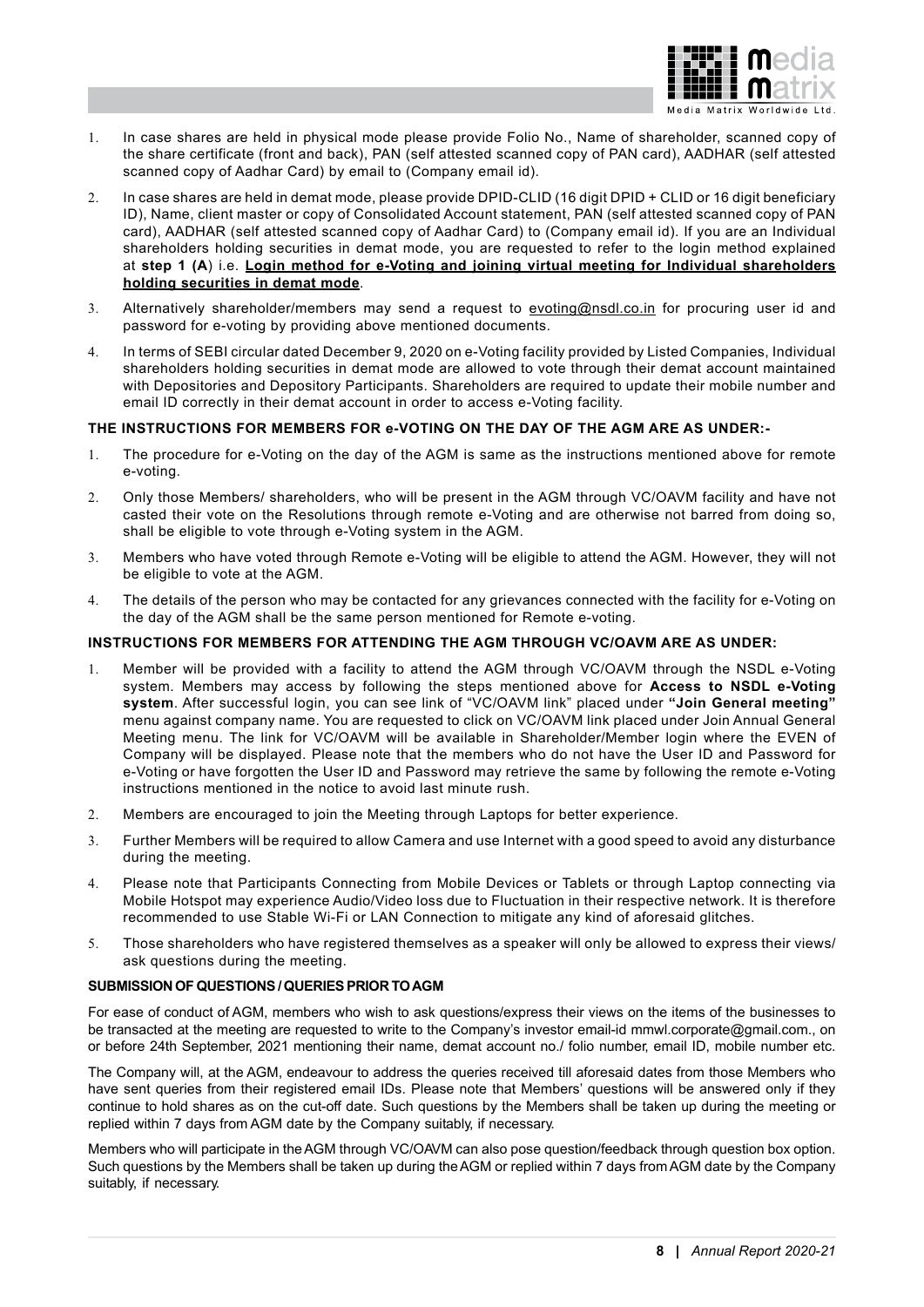

## **SPEAKER REGISTRATION BEFORE AGM**

Members of the Company holding shares as on the cut-off date i.e. Thursday, 23rd September, 2021 and who would like to speak or express their views during the AGM may register themselves as speakers by sending their request in advance from Friday, September 24, 2021 (09:00 A.M. IST) up to Saturday, September 25, 2021 (05:00 P.M. IST), mentioning their name, demat account number/folio number, e-mail ID, mobile number at mmwl.corporate@gmail.com. The Company reserves the right to restrict the number of speakers as well as the speaking time depending upon the availability of time for the AGM. Only Registered Speakers will be allowed to speak during the meeting.

#### **DECLARATION OF RESULTS ON THE RESOLUTIONS:**

- a. The Scrutinizer shall, immediately after the completion of the scrutiny of the e-voting (votes cast during the AGM and votes cast through remote e-voting), not later than 48 hours from the conclusion of the AGM, submit a consolidated Scrutinizer's report of the total votes cast in favour and against the resolution(s), and whether the resolution(s) has/ have been carried or not, to the Chairman or a person authorized by him in writing.
- b. The result declared along with the Scrutinizer's Report shall be placed on the Company's website www.mmwlindia. com and on the website of NSDL www.evoting.nsdl.com immediately after the result is declared. The Company shall simultaneously forward the results to the BSE Limited, where the securities of the Company are listed.
- c. Subject to the receipt of requisite number of votes, the Resolutions shall be deemed to be passed on the date of the Meeting i.e. 30th September, 2021.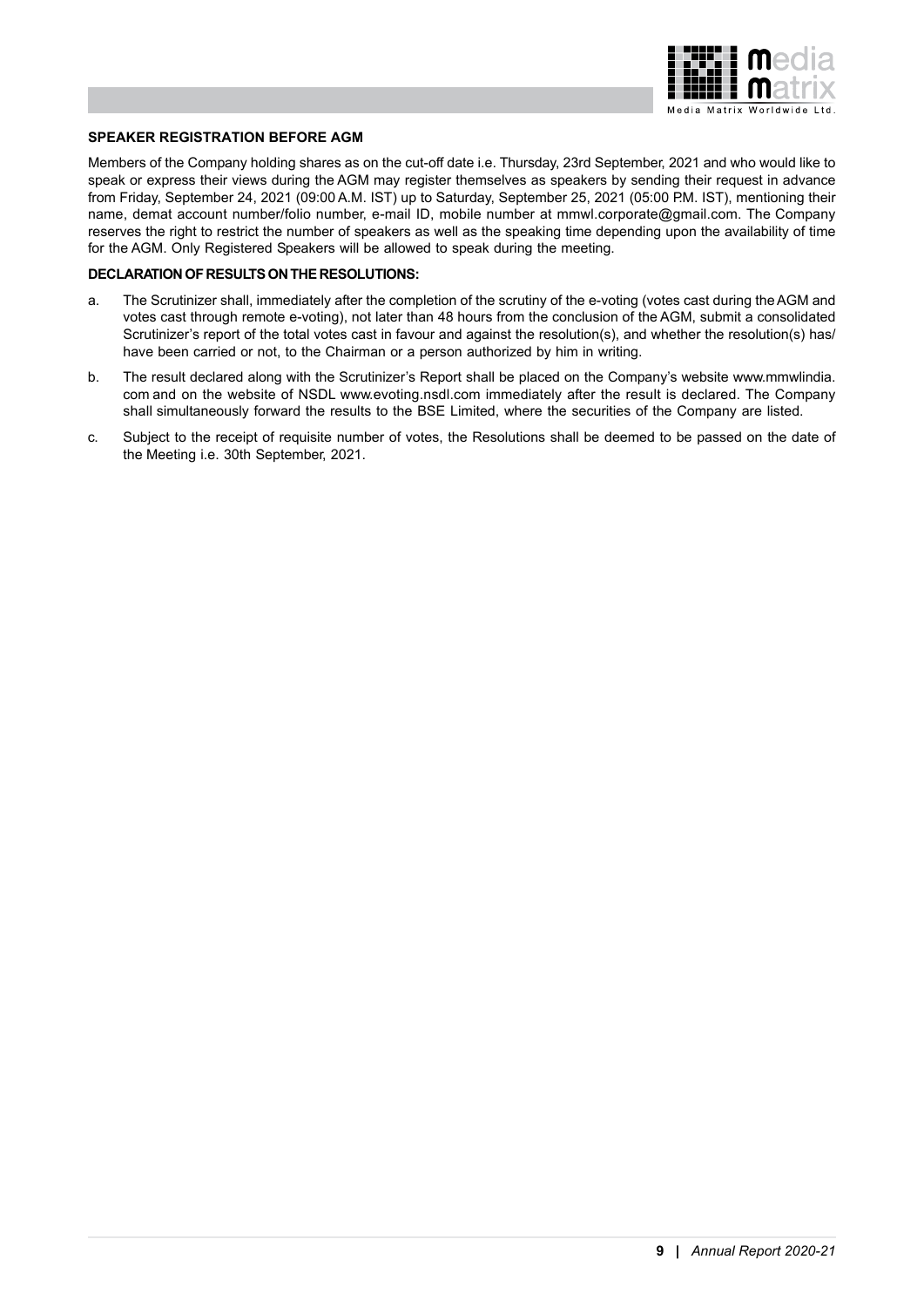

**Details of Directors retiring by rotation, pursuant to Regulation 36(3) of the Securities and Exchange Board of India SEBI (Listing Obligations and Disclosure Requirements) Regulations, 2015 and Secretarial Standards -2 on General Meeting issued by the Institute of Company Secretaries of India**

| <b>Name of the Director</b>                                                   | <b>Shri Sunil Batra</b>                                                                                                                                                                                                                                                                                                                                                                                           |
|-------------------------------------------------------------------------------|-------------------------------------------------------------------------------------------------------------------------------------------------------------------------------------------------------------------------------------------------------------------------------------------------------------------------------------------------------------------------------------------------------------------|
| <b>DIN</b>                                                                    | 02188254                                                                                                                                                                                                                                                                                                                                                                                                          |
| Date of Birth                                                                 | 18.04.1957                                                                                                                                                                                                                                                                                                                                                                                                        |
| Date of first Appointment                                                     | 31.01.2018                                                                                                                                                                                                                                                                                                                                                                                                        |
| Experience/Expertise<br>in Specific Functional<br>Areas                       | Shri Batra is a Commerce graduate. He is having an experience of 30 years and is<br>an aficionado in Consumer Sales and a Marketing professional with a successful<br>track record of over two decades in various FMCG multinationals like Lipton India<br>(HUL), Kelloggs India, Bata India, Coca-Cola and Tata Tele Services Limited (TTSL).                                                                    |
| Qualification(s)                                                              | Commerce Graduate                                                                                                                                                                                                                                                                                                                                                                                                 |
| Directorship in other<br>Companies                                            | nexG Devices Private Limited<br>1 <sup>1</sup><br>Oneclick Technologies Private Limited<br>2.<br>In-Touch Infotech Services Private Limited<br>3.<br>4. DigiVive Services Private Limited<br>5. Benefitsplus Media Private Limited<br>Infotel Business Solutions Limited<br>6.<br>Daffodil Hotels Private Limited<br>$7_{-}$<br>8. nexG Platforms Private Limited<br><b>MN Televentures Private Limited</b><br>9. |
| Chairmanship/ Membership of                                                   | <b>Media Matrix Worldwide Limited</b>                                                                                                                                                                                                                                                                                                                                                                             |
| Committees (across all public Cos.)                                           | Stakeholders Relationship Committee - Member<br>Risk Management Committee- Member                                                                                                                                                                                                                                                                                                                                 |
| Shareholding in the Company                                                   | NII                                                                                                                                                                                                                                                                                                                                                                                                               |
| Relationship with other                                                       | None                                                                                                                                                                                                                                                                                                                                                                                                              |
| Directors and KMPs of the Company                                             |                                                                                                                                                                                                                                                                                                                                                                                                                   |
| No. of Board Meeting held/ Attended                                           | 4/4                                                                                                                                                                                                                                                                                                                                                                                                               |
| Last Remuneration drawn<br>(per annum)                                        | Rs.75,000/- (Sitting Fee)                                                                                                                                                                                                                                                                                                                                                                                         |
| Listed entities from which the person<br>has resigned in the past three years | <b>NA</b>                                                                                                                                                                                                                                                                                                                                                                                                         |

The Board of Directors recommends the appointment of Shri Sunil Batra as a Director of the Company.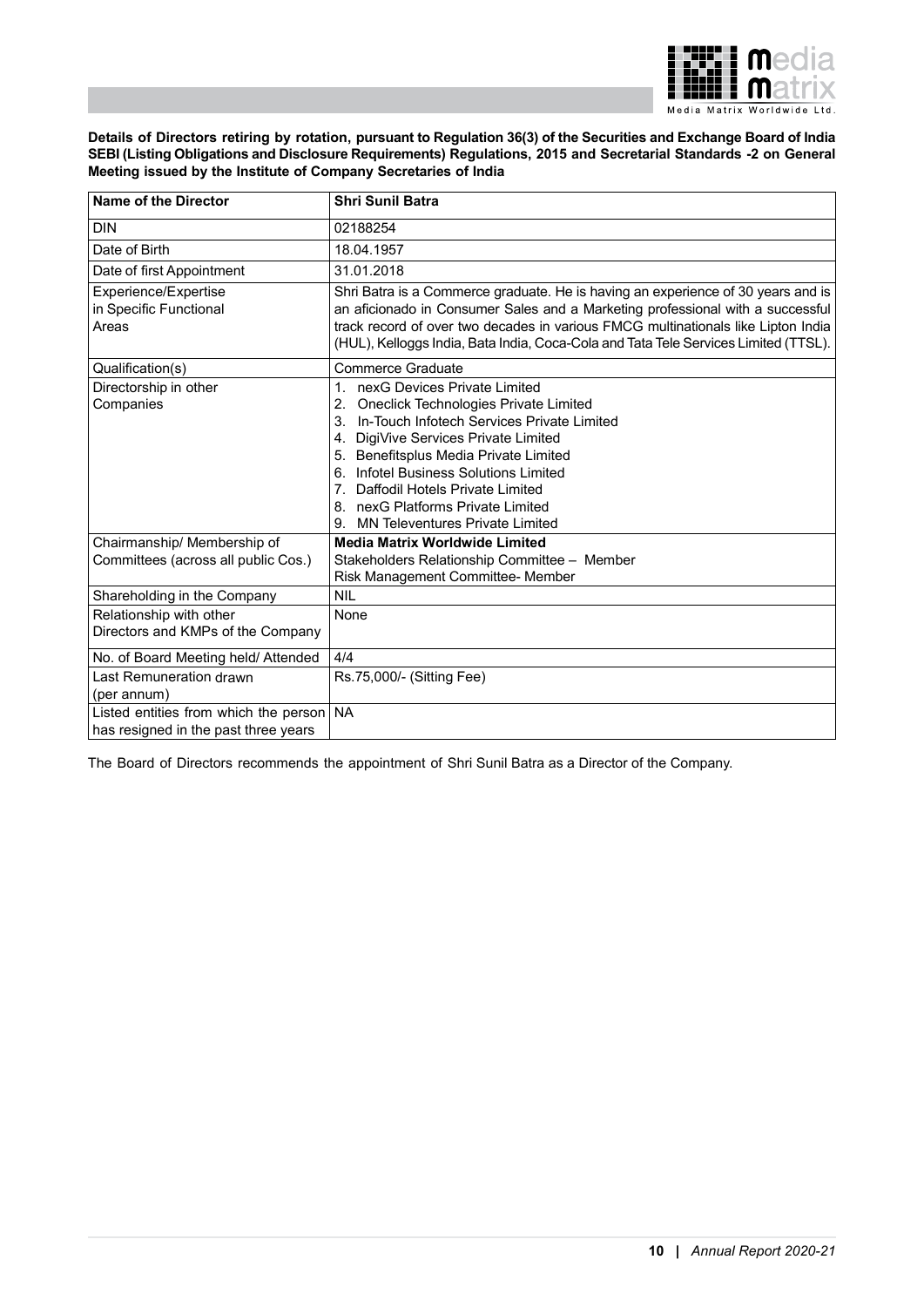

## **STATEMENT PURSUANT TO SECTION 102(1) OF THE COMPANIES ACT, 2013 ("the Act")**

The following Statement sets out all material facts relating to the Special Business mentioned in the accompanying Notice:

#### **Item No. 5.**

The Board of Directors of the Company (the "Board") at its meeting held on 23rd May, 2020 and shareholders at their 35th Annual General Meeting held on 30<sup>th</sup> September, 2020 re-appointed Shri Sandeep Jairath as the Whole-time Director cum Chief Financial Officer, for a period of 3 (Three) years from 25th May, 2020 to 24th May, 2023 on the aggregate remuneration inclusive of Salary, Perquisites, allowance and other benefits payable to Shri Sandeep Jairath not exceeding to Rs.42,80,000/- (Rupees Forty Two Lakh Eighty Thousand only) per annum.

Shri Sandeep Jairath aged about 45 years is a Commerce graduate and also hold a degree in MBA Finance. He has more than 20 years of experience in telecom and other related industries. He had worked in Hutchison Max Telecom Limited and Quadrant Televentures Limited and taking charge of / heading finance and revenue assurance.

Taking into consideration the current market payscale and expertise of Mr. Jairath coupled with higher responsibilities on Shri Sandeep Jairath, the Board of Directors on recommendation of the Nomination and Remuneration Committee of the Company at its meeting held on 13<sup>th</sup> August, 2021 has approved the proposal to increase the salary of Shri Sandeep Jairath, Whole Time Director, subject to the approval of shareholders from 42,80,000/- to 48,00,000/- per annum w.e.f. 1st April, 2021 and Rs.54,00,000/- per annum w.e.f 1<sup>st</sup> April, 2022 inclusive of Salary, Perquisites, allowance and other benefits till the remaining period of his tenure i.e. upto  $24<sup>th</sup>$  May,  $2021$ .

Shri Sandeep Jairath holds the directorships in following companies: Media Matrix Enterprises Private Limited, nexG Devices Private Limited, MNV Alliances Private Limited, nexG Ventures India Private Limited, Infotel Access Enterprises Private Limited, Magma Media Services Private Limited, Vedific Learning Solutions Private Limited, MN Media Ventures Private Limited, MN Televentures Private Limited, Daffodil Hotels Private Limited, MNVPL Projects Private Limited, Digivive Services Private Limited.

He is not holding any shares in the Company.

Except for the revision in the salary, all other terms and conditons of his appointment as Whole-time Director of the Company as approved by the members of the Company in their meeting held on 30<sup>th</sup> September, 2020 shall remain unchanged.

Considering Shri Sandeep Jairath experience and trend in the industry, the terms of his remuneration are considered to be fair, just and reasonable and are recommended for your approval.

#### **DISCLOSURES AS REQUIRED UNDER SCHEDULE V TO THE COMPANIES ACT, 2013 ARE GIVEN HEREUNDER:**

I. **General information:**

### 1. **Nature of Industry**

Media Matrix Worldwide Limited is in business of providing Technical Consultancy Services. The Company provides Information Technology & Software Support Services for various platforms as per client requirement.

#### 2. **Date or expected date of commencement of commercial production**

Not Applicable

### 3. **In case of new companies, expected date of commencement of activities as per project approved by financial institutions appearing in the prospectus**

Not Applicable

#### 4. **Financial performance based on given indicators**

During the financial year ended 31st March, 2021, Company had turnover of Rs.340.66 Lakhs as compared to turnover of Rs.337.50 Lakhs during the financial year ended 31st March, 2020. The Company has earned a net profit of Rs.26.65 Lakhs in the financial year ended 31st March, 2021 as against the profit of Rs.31.16 Lakhs in the previous financial year ended 31st March, 2020.

#### 5. **Foreign investments or collaborations, if any.**

Not Applicable

## II. **Information about the appointee:**

## **1. Background details:**

Already given in foregoing Para

## **2. Past remuneration:**

FY 2020-2021- Rs.42,80,000/- FY 2019-2020- Rs.40,00,000/- FY 2019-2018- Rs.40,00,000/-